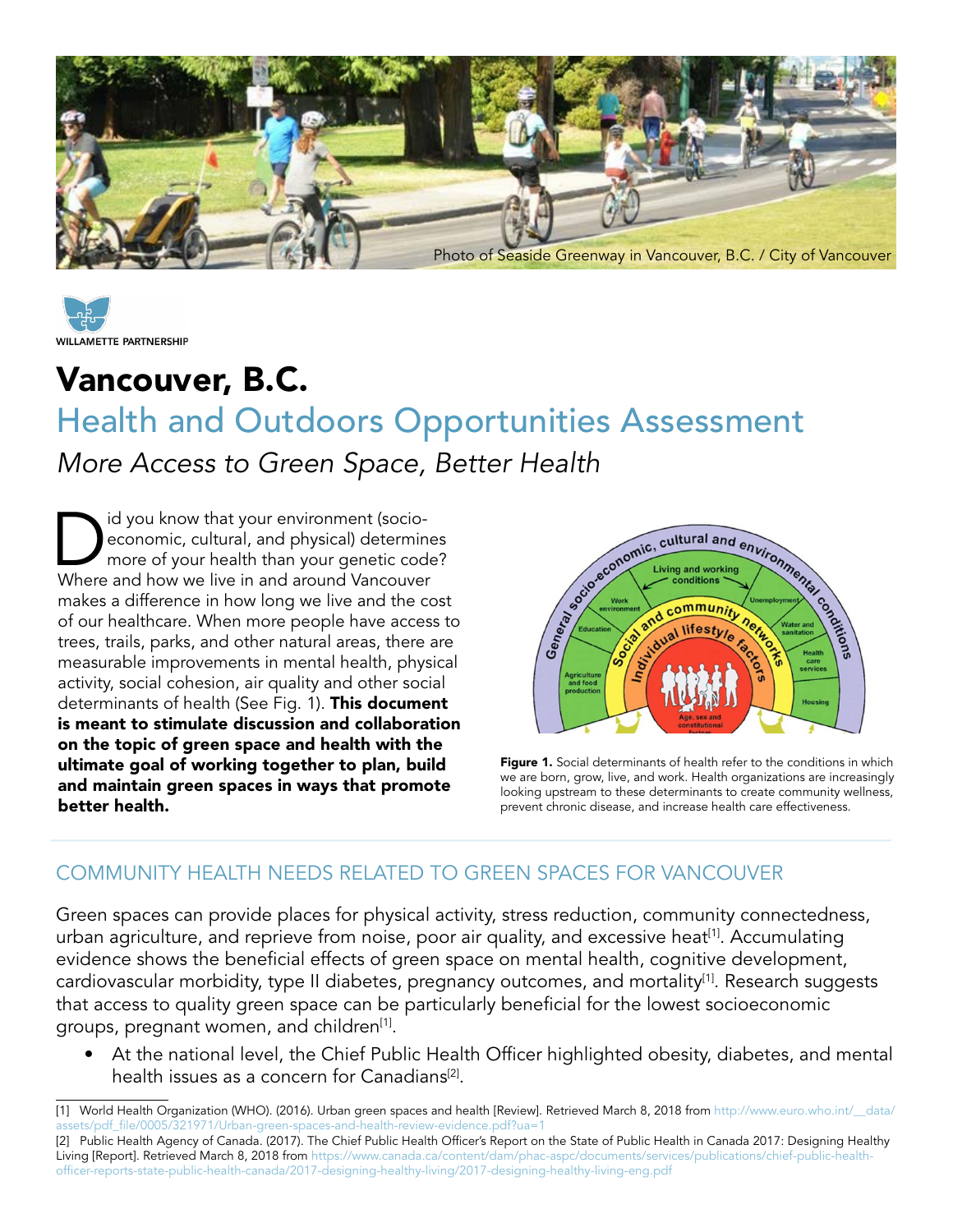- Vancouver Coastal Health's My Health My Community survey reported<sup>[3]</sup>:
	- 18% of Vancouverites have experienced mood or anxiety disorders
	- Only 46% of Vancouverites are partaking in 150+ minutes of weekly physical activity
	- 54% of Vancouverites have a strong sense of community belonging
- A [review](http://www.bccdc.ca/resource-gallery/Documents/Educational%2520Materials/EH/Equity%2520BE%2520Scoping%2520Review.pdf) commissioned by the BC Centre for Disease Control found that green space may have a stronger positive influence on the health of lower socioeconomic status individuals, and may help narrow some health disparities between higher and lower income groups<sup>[4]</sup>.

## OPPORTUNITIES TO LINK GREEN INFRASTRUCTURE TO HEALTH

A number of activities are already being conducted by the City of Vancouver, Vancouver Coastal Health and other key stakeholders to improve access to, and the quality of, green space in the city:

- Vancouver Coastal Health's Healthy Built Environment team works to collaborate with local government and key partners to create environments that promote and protect health.
- The B.C. Centre for Disease Control released a [fact sheet](http://www.bccdc.ca/resource-gallery/Documents/Educational%20Materials/EH/BCCDC_equity-fact-sheet_web.pdf) highlighting the importance of protecting and improving equitable access to healthy, natural environments to support physical and mental health<sup>[5]</sup>.
- The City of Vancouver and Vancouver Coastal Health have been working together in partnership through the *[Healthy City Strategy](http://vancouver.ca/people-programs/healthy-city-strategy.aspx)* to provide opportunities for Vancouverites to live actively and get outside, and to create environments to thrive in<sup>[6]</sup>.
- • The City of Vancouver's *[Greenest City Action Plan](http://vancouver.ca/green-vancouver/greenest-city-goals-targets.aspx)* and long-term *[Climate Change Adaptation](http://vancouver.ca/files/cov/Vancouver-Climate-Change-Adaptation-Strategy-2012-11-07.pdf)  [Strategy](http://vancouver.ca/files/cov/Vancouver-Climate-Change-Adaptation-Strategy-2012-11-07.pdf)* emphasize investment in green space and trees and green infrastructure to manage stormwater flows and quality and to mitigate heat stress experienced by residents<sup>[7],[8]</sup>.
- The City of Vancouver has already invested in 190 green infrastructure practices in the public realm, with more than 60 additional planned future projects.
- GreenCare's *Climate Resilience & Adaptation Program<sup>[9]</sup>* works collaboratively to co-develop adaptation options for reducing extreme heat and flood risks on and around health campuses. Key resources, such as design guidelines with resilience principles and practices, are informed by and shared with all BC health authorities to reduce and better prepare for the risks and impacts linked to, for example, increasing temperatures, wildfire exposure, and sea levels.

<sup>[3]</sup> My Health My Community. (2014). Vancouver Community Health Profile. Retrieved March 8, 2018 from [http://www.myhealthmycommunity.org/](http://www.myhealthmycommunity.org/Portals/0/Documents/Community%2520Profiles/Vancouver_final.pdf) [Portals/0/Documents/Community%20Profiles/Vancouver\\_final.pdf](http://www.myhealthmycommunity.org/Portals/0/Documents/Community%2520Profiles/Vancouver_final.pdf)

<sup>[4]</sup> BC Centre for Disease Control (BCCDC). (2017). FACT SHEET: Supporting Health Equity Through the Built Environment [Fast Sheet]. Retrieved March 8, 2018 from [http://www.bccdc.ca/resource-gallery/Documents/Educational%20Materials/EH/BCCDC\\_equity-fact-sheet\\_web.pdf](http://www.bccdc.ca/resource-gallery/Documents/Educational%2520Materials/EH/BCCDC_equity-fact-sheet_web.pdf)

<sup>[5]</sup> BC Centre for Disease Control (BCCDC). (2016, June). Working with local governments to support health equity through the built environment: A scoping review [Review]. Retrieved March 8, 2018, from [http://www.bccdc.ca/resource-gallery/Documents/Educational%20Materials/EH/Equity%20](http://www.bccdc.ca/resource-gallery/Documents/Educational%2520Materials/EH/Equity%2520BE%2520Scoping%2520Review.pdf) [BE%20Scoping%20Review.pdf](http://www.bccdc.ca/resource-gallery/Documents/Educational%2520Materials/EH/Equity%2520BE%2520Scoping%2520Review.pdf)

<sup>[6]</sup> City of Vancouver. (2018, February 02). Healthy City Strategy: our goals. Retrieved March 08, 2018, from [http://vancouver.ca/people-programs/](http://vancouver.ca/people-programs/healthy-city-strategy.aspx) healthy-city-strategy.asp

<sup>[7]</sup> City of Vancouver. (2012). Greenest City Action Plan. Retrieved March 09, 2018 from<http://vancouver.ca/files/cov/Greenest-city-action-plan.pdf>

<sup>[8]</sup> City of Vancouver. (2012, November 07). Climate Change Adaptation Strategy (Strategy). Retrieved March 8, 2018, from City of Vancouver website: <http://vancouver.ca/files/cov/Vancouver-Climate-Change-Adaptation-Strategy-2012-11-07.pdf>

<sup>[9]</sup> Vancouver Coastal Health, Fraser Health, Provincial Health Services Authority and Providence Healthcare each have a sustainability policy and [framework](https://bcgreencare.ca/system/files/resource-files/2016_EPAR_FINAL.pdf) for increasing and improving green infrastructure, among other strategies, in a changing climate. The Climate Resilience & Adaptation program is a part of a consolidated department, *Lower Mainland Facilities Management,* that underpins health organizations' services delivery to over 62% of BC's population.